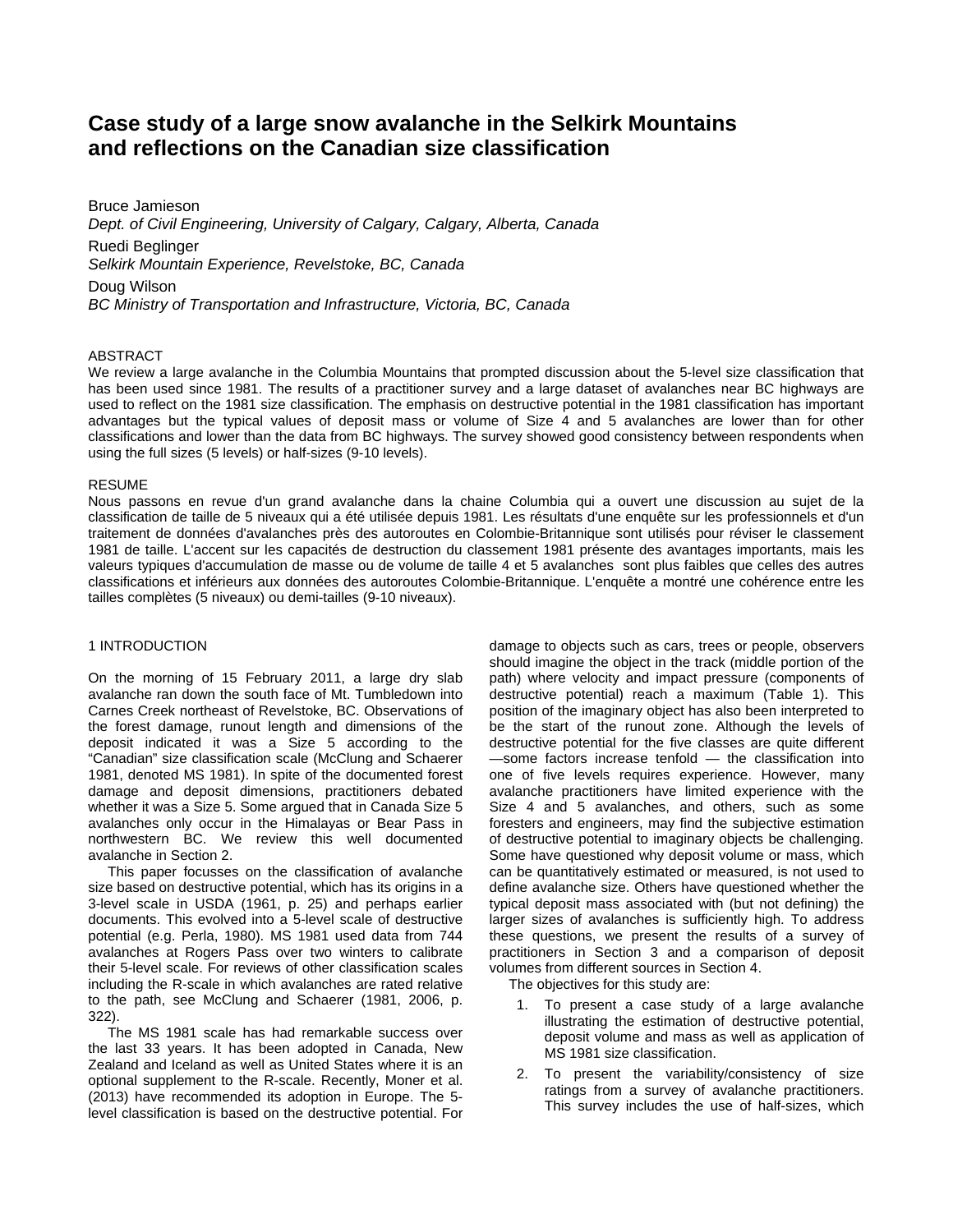McClung and Schaerer (1981, 2006) proposed is impractical due to uncertainty in the classification of destructive potential.

3. For each of the avalanche sizes, to compare the associated deposit volume from different sources,

including a large dataset of avalanches near BC highways.

4. To discuss the merits of a classification defined by destructive potential vs one defined by deposit mass or volume.

|      |                                                                                                      | Table 1. Classes of avalanche size by destructive potential <sup>1</sup> |                        |                   |  |  |  |
|------|------------------------------------------------------------------------------------------------------|--------------------------------------------------------------------------|------------------------|-------------------|--|--|--|
| Size | Destructive potential                                                                                | Typical<br>mass                                                          | Typical<br>path length | Typical<br>impact |  |  |  |
|      |                                                                                                      | (t)                                                                      | (m)                    | pressure<br>(kPa) |  |  |  |
|      | Relatively harmless to people                                                                        | $10^{10}$                                                                | 10                     |                   |  |  |  |
| 2    | Could bury, injure or kill a person                                                                  |                                                                          | 100                    | 10                |  |  |  |
| 3    | Could bury a car, destroy a small building, or break a<br>few trees                                  | 10 <sup>3</sup>                                                          | 1000                   | 100               |  |  |  |
| 4    | Could destroy a railway car, large truck, several<br>buildings, or a forest with an area up to 4 ha. | 10 <sup>4</sup>                                                          | 2000                   | 500               |  |  |  |
| 5    | Largest snow avalanches known; could destroy a<br>village or a forest of 40 ha.                      | 10 <sup>5</sup>                                                          | 3000                   | 1000              |  |  |  |

 $<sup>1</sup>$  McClung and Schaerer 1981, 2006, p. 322</sup>



Figure 1. Annotated photo of the 15 February 2011 avalanche showing the boundary of the dense flow (solid black line), damage from the suspension layer (orange dashed line) and evidence of an air blast or suspension layer (dotted pink line). The top and bottom elevations of the avalanche were 2660 and 1310 m.

## 2 CASE STUDY: TUMBLEDOWN MOUNTAIN, 15 FEBRUARY 2011

On the morning of 15 Feb 2011, a large dry slab avalanche released spontaneously on the south face of Mt. Tumbledown in the Selkirk Mountains north of Revelstoke, BC. The maximum width of the slab was about 600 m

(Figure 1). The crown height averaged about 4 m and reached a maximum of about 8 m. It ran from elevation 2660 m to 1310 m over a distance of 3 km, roughly 1 km farther than the longest known runout in this path. It destroyed about 3 hectares of forest on the south face of Tumbledown then flowed to the southwest along Carnes Creek where it destroyed another 17 hectares of forest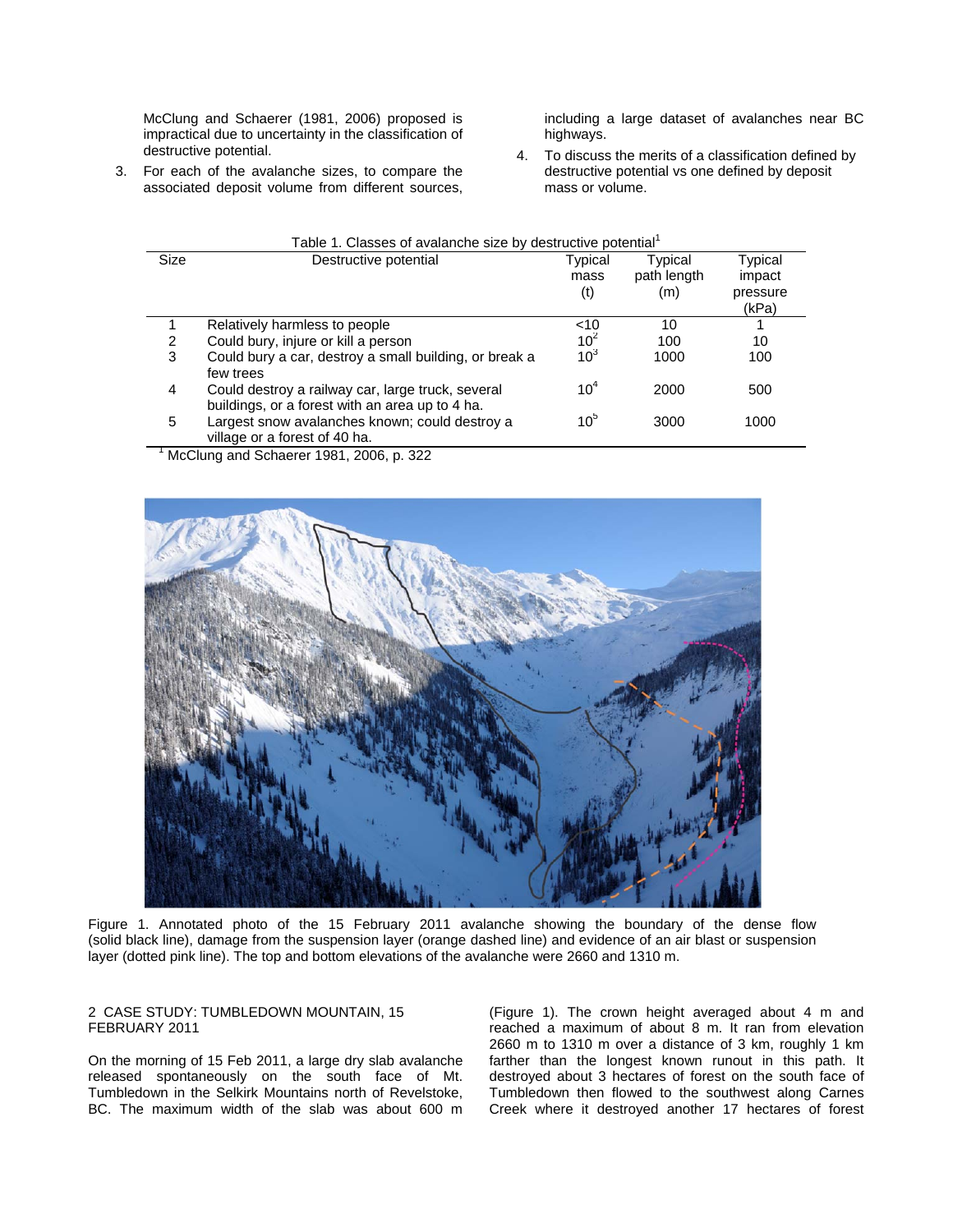(Figures 1 and 2). Many of the destroyed trees along Carnes Creek were over 200 years old.

 The deposit was about 650 m long in the gully on Tumbledown south and extended 1150 m along Carnes Creek (Figure 2). The deposit was up to 260 m wide and up to 32 m deep. It was not fully melted until the summer of 2012. (The deposit depths are based on a difference of readings from a GPS with an aneroid altimeter using a reference point near the bottom of the deposit. Estimated accuracy of depths is  $\pm$  2 m.)



Figure 2. Annotated photo of the lower part of the avalanche on 15 February 2011 showing the boundary of the dense flow (solid black line), damage from the suspension layer (orange dashed line), evidence of an air blast or suspension layer (dotted pink line), perimeter of deposit (dotted black line), depth measurements (white dots). Twenty hectares of forest were destroyed within the shaded areas.

 This avalanche prompted discussion among avalanche practitioners about whether the avalanche was a Size 5. Measurements showed that 20 hectares of forest – including many trees over 200 years old along Carnes Creek – were destroyed. The path boundaries show the avalanche had the destructive potential to destroy a similar area of forest where more frequent avalanches inhibited regrowth. The avalanche ran 3 km. The area of the deposit was approximately 20 hectares ( $~1000$  m x  $~150$  m +  $~1650$  m x ~70 m). Point measurements of depth (based on difference of altimeter readings) shown in Figure 2 suggest an average of about 20 m. Even if there had been 3 m of snow on the ground prior to the avalanche, this suggests a deposit volume of  $3,300,000$  m<sup>3</sup>. Using the deposit density in the range of 400 to 600 kg/m<sup>3</sup> in Table 2, this yields mass estimates of 1.3 to 2 x  $10^6$  t). Even if the deposit depth had averaged 10 m, this yields mass estimates of 8 to 12 x 10<sup>5</sup> t. Looking at Table 1, we see that the avalanche satisfies the text description of destructive potential for a Size 5 avalanche. It also satisfies the typical length and exceeds the typical mass. Dynamics modeling indicates the avalanche reached a speed of about 60 m/s and an impact pressure of about 900 kPa at about 2100 m. Although impact pressure is rarely considered in estimating avalanche size, this avalanche approximates the typical

impact pressure for Size 5 avalanches from Table 1. The avalanche far exceeds the values for a Size 4 avalanche in Columns 2 to 5 of Table 1. In the Discussion, we return to why practitioners may have been hesitant to classify this and other avalanches of similar magnitude as Size 5s.

Table 2. Estimated density and volume ranges for the typical deposit masses from MS 1981.

| Size | Typical<br>mass<br>(t) | Est. density $1$<br>(kg/m <sup>3</sup> ) | Est. typical <sup>1</sup><br>volume $(m^3)$ |
|------|------------------------|------------------------------------------|---------------------------------------------|
| 1    | 10                     | 100-250                                  | 40-100                                      |
| 2    | 100                    | 150-300                                  | 300-700                                     |
| 3    | 1000                   | 200-400                                  | 2,500-5,000                                 |
| 4    | 10000                  | 300-500                                  | 20,000-35,000                               |
| 5    | 100000                 | 400-600                                  | 150,000-250,000                             |

1 the higher values of density and lower values of volume are for wet deposits.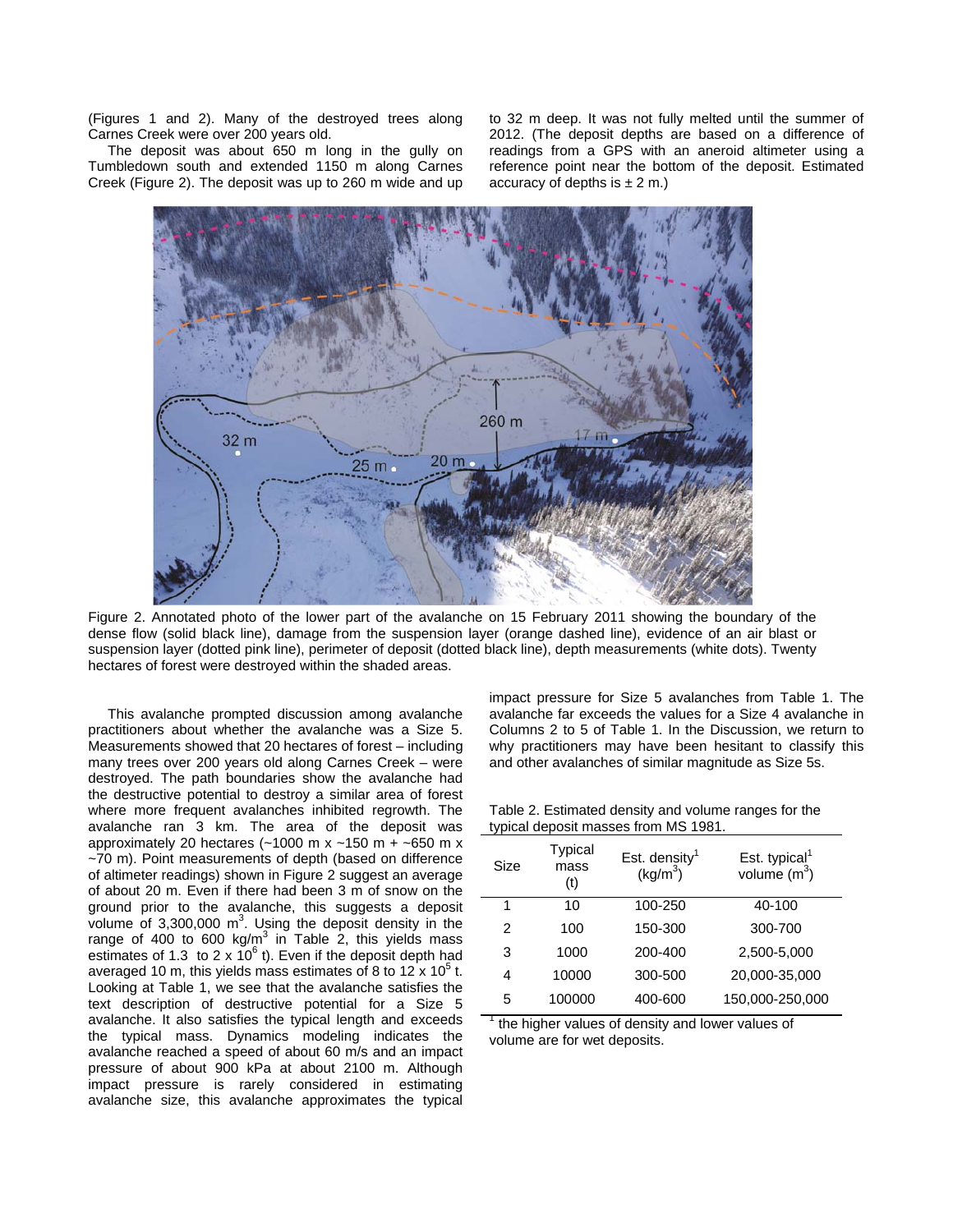#### 3 THE PRACTITIONER SURVEY

Moner et al. (2013) conducted a survey in which European and North American practitioners rated the size of 18 avalanches using the classification with which they were most familiar. At the time of the 2013 publication, there were only nine respondents using the 1981 scale. That number has now grown to 22, each of whom classified the size of the 18 avalanches in the survey. All these respondents were experienced avalanche practitioners familiar with the MS 1981 size classification.

#### 3.1. Integer size scale (5+ levels)

In the first part of the survey, the respondents used the integer scale from 1 to 5. Two respondents classified the smallest avalanche (#17) as a Size 0 and one respondent did not classify #17.

We were interested in the consistency between respondents. Figure 3 shows the quartiles for each avalanche in the survey. For each avalanche, the median equalled the mode. The percentage of respondents who agreed on the size (selected the mode) varied from 59% for avalanche #6 to 91% (#18) and averaged 79%. All of the respondents rated the size within 1 level of the mode for all 18 avalanches. Since the scale is ordinal, the spread could be different for different ordinal values; however, this is not apparent in the limited dataset shown in Figure 3.



Figure 3. Box plots of the size ratings (integer scale) for the 18 avalanches in the survey.

#### 3.2. Half-size scale (9+ levels)

In the second part of the survey, the 22 respondents classified the same 18 avalanches using the half-size scale. Although MS 1981 asserted that uncertainty in classifying avalanche size would limit the classification to the five integer levels, practitioners often use the intermediate levels 0.5, 1.5, 2.5, 3.5 and 4.5. Half sizes from 1.5 to 4.5 are recognized in CAA (2007) but 0.5 is not. The use of halfsizes in the survey was popular with practitioners; the percentage of half-size ratings per respondent ranged from 17% to 61% and averaged 44%.

 Again, we focused on consistency of the ratings. Figure 4 shows the quartiles for each avalanche in the survey. Except for avalanche #6, the mode and median were equal. The percentage of respondents who agreed on the size (selected the mode) varied from 41% for avalanche #15 to 77% (#1, #8, #12, #13) and averaged 62%. All of the respondents rated the size within 1 level of the mode. For the 18 avalanches, 95 to 100% (average 97%) of ratings were within a half-size of the mode.



Figure 4. Box plots of the size ratings (half-size scale) for the 18 avalanches in the survey.

#### 4 DEPOSIT VOLUME BY SIZE

MS 1981 give the typical deposit mass for each size. Other classifications of destructive potential (e.g. Perla 1980; European scale in Moner et al. 2013) state the deposit volume for each size. To compare the deposit quantity, we estimate the range of deposit volume from the typical masses in MS 1981 using the range of densities for each size in Table 2.

 Figure 5 includes deposit volumes by size for a large dataset from MoTI. The volumes are based on the product of estimated width, length and depth of the deposit. Average values should be recorded, although some observers may have recorded maximum values for width and length. Some of these estimates may be from a distance or made during poor visibility. Table 3 compares estimated and measured deposit volumes for five avalanches between Size 4 and 5. For four of the avalanches, the estimated average depth was used for the measured volume so only the deposit area was determined accurately. The estimations exceed the measured deposit volumes by 2 to 178% and average 86%. We expect many of the estimated deposit volumes in Figure 5 may be twice the actual values. This will have a small effect on the size classification in which deposit mass or volume increases by approximately a factor of 10.

 The wide range of deposit volume for specific sizes in Figure 5 suggests some dimensions may have been recorded inaccurately. Consequently, we focused on the interquartile range and median values for each size.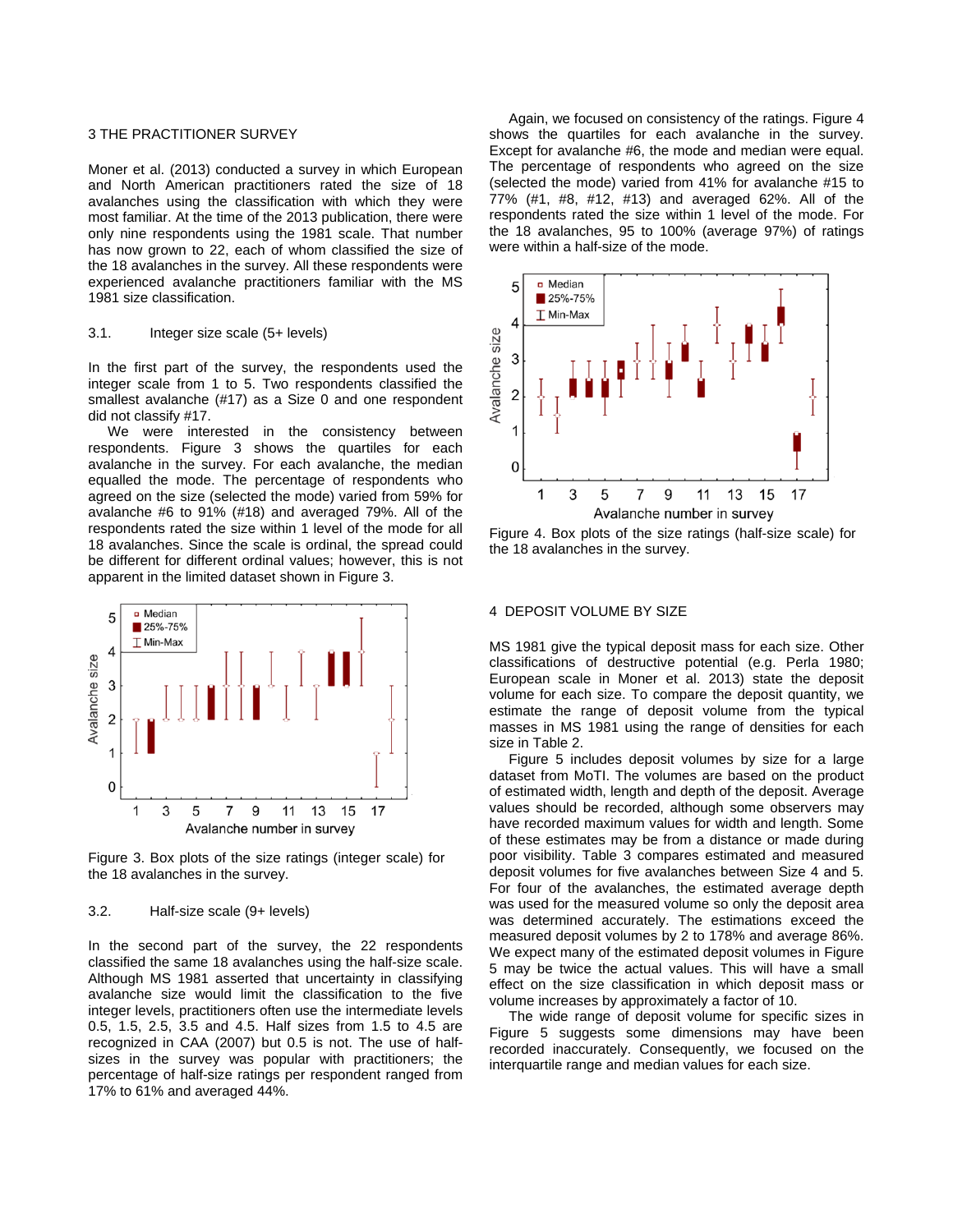

Figure 5. Avalanche volume by size. Orange boxes with whiskers are from BC MoTI data. Half-size avalanches not shown. Numbers above the whiskers indicate the number of avalanches. Purple boxes are the volume ranges estimated from typical mass (MS 1981) and the ranges of typical deposit density in Table 2. Black bars are typical volume from European Avalanche Warning Services (Moner et al. 2013). White boxes are ranges from Perla (1980); labels in parentheses below numerical sizes are from Perla (1980).

 Figure 5 shows a strong correlation between deposit volumes and avalanche size, indicating the importance of the deposit mass or volume in the size classification.

 Keeping in mind that the mid-range deposit volumes – at least for Size 4 and 5 avalanches - in the MoTI dataset (Figure 5) may be twice the actual values, we compared the mid-range values for these large avalanches with measured volumes from other sources. Naaim et al. (2010) provide deposit volumes  $(± 20-30%)$  for 49 avalanches in the unusually large Taconnaz path near Chamonix, France. Since 1900, there have been 29 avalanches with a deposit volume >  $10^5$  m<sup>3</sup> including five with a deposit volume >  $10^6$ m3 . (Each of these 29 avalanches ran at least 5 km.) Hence in 110 years, this single large path has produced five deposits consistent with mid-range deposits of the MoTI Size 5 avalanches and five to ten times greater than the typical value for Size 5 avalanches. Further, the 2011 Size 5 from Mt Tumbledown (Section 2) had a deposit volume of  $\sim$ 10<sup>6</sup> m<sup>3</sup>. For Size 4 avalanches, Alan Jones of Dynamic Avalanche Consulting provided measurements of four such avalanches in the Montrose path in the South Coast Range of BC with deposit volumes between 1.9 x 10<sup>5</sup> and 2.5 x 10<sup>5</sup>  $m<sup>3</sup>$  (average 2.2 x 10<sup>5</sup> m<sup>3</sup>). Hence, while the low and high values in the MoTI dataset may involve errors, the midrange deposit volumes for Size 4 and 5 avalanches are consistent with some measured deposits from other sources.

 We also compared the deposit volumes from the MoTI dataset with three classifications of destructive potential in Figure 5: Perla (1980), MS 1981 and EAWS (Moner 2013). These show the best agreement for deposit volumes for Size 3 avalanches. For Sizes 1 and 2, Perla's (1980) volume ranges are lower than from the other sources. For Size 4 avalanches, deposit volume estimates from the typical masses in MS 1981 are roughly an order or magnitude lower than MoTI data, and Perla's (1980) typical volume, and substantially lower than the EAWS typical volume. For Size 5 avalanches, deposit volumes from MS 1981 are an order of magnitude lower than the MoTI data and two orders of magnitude lower than the range from Perla (1980). With regard to the MoTI data, underestimation of the destructive potential could have increased the midrange estimates of deposit for Size 4 and Size 5 avalanches. We return to this matter in the Discussion.

| Table 3. Comparison of measured and estimated deposit volumes for five large avalanches at Bear Pass |  |  |
|------------------------------------------------------------------------------------------------------|--|--|
|------------------------------------------------------------------------------------------------------|--|--|

| Path           | Date        | Size | Average              | Deposit volume                |                      |                       |
|----------------|-------------|------|----------------------|-------------------------------|----------------------|-----------------------|
|                |             |      | deposit<br>depth (m) | Measured<br>(m <sup>3</sup> ) | Estimated<br>$(m^3)$ | Overestimation<br>(9) |
| Strohn 35.1    | 11 May 1992 | 4    | 3 est.               | 477.000                       | 675,000              | 42                    |
| E. Strohn 35.5 | 10 Apr 2001 | 4.5  | 8 meas.              | 1,335,700                     | 2,444,000            | 83                    |
| Entrance 37.7  | 6 Jan 2003  | 4.5  | 5 est.               | 495,000                       | 1,375,000            | 178                   |
| Gunner 40.4    | 21 Nov 2011 | 5    | 3 est.               | 1.179.000                     | 1,200,600            | 2                     |
| E. Strohn 35.5 | 23 Jan 2011 | 4    | 3 est.               | 282,000                       | 630,000              | 123                   |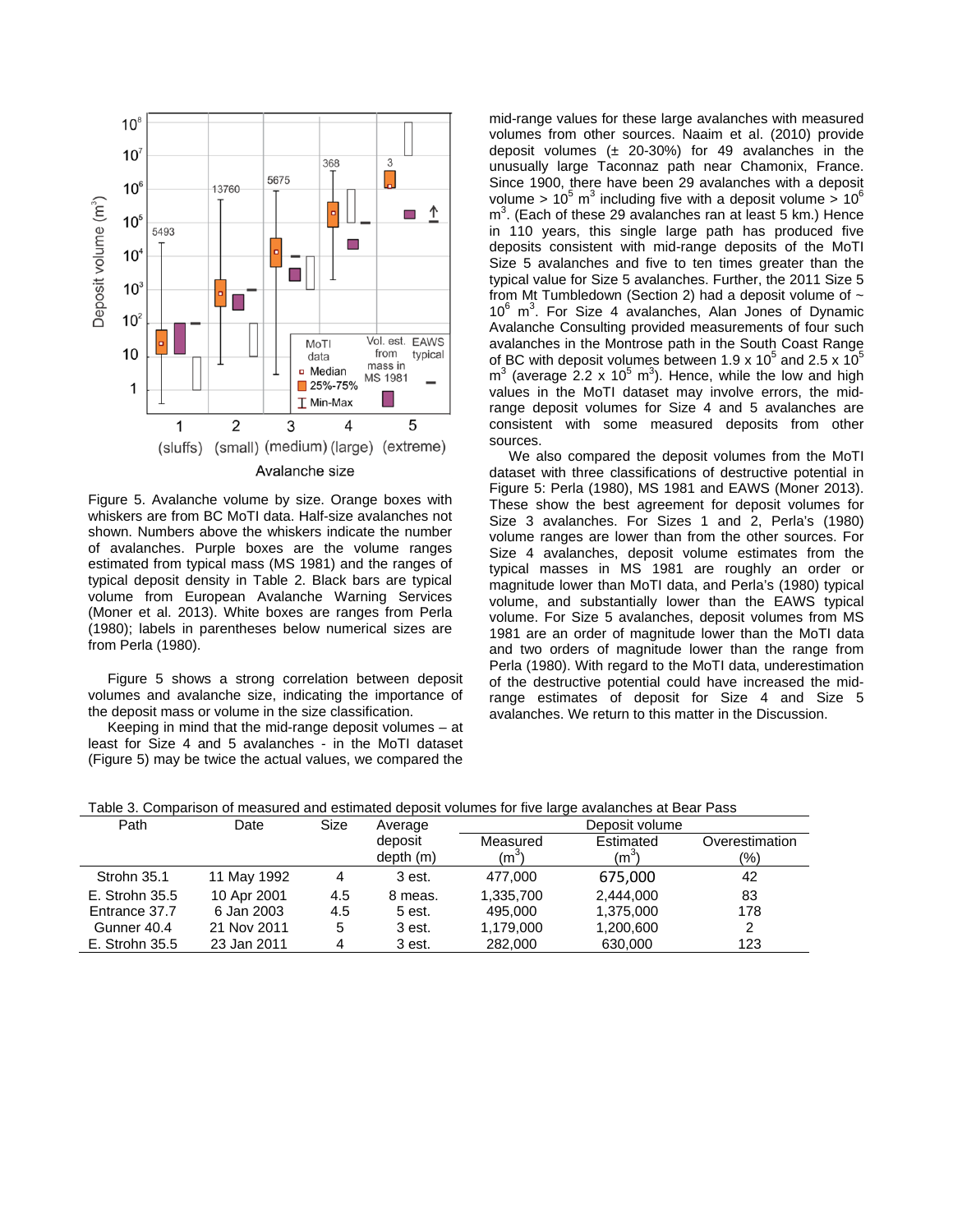### 5 DISCUSSION

#### 5.1 Potential classification biases

When an avalanche is initially observed and its size classified from a distance, e.g. from a helicopter or across the valley, and then subsequently classified on site, the initial classification is often low. This is our experience and has been reported by many experienced observers. (Similarly, we have often underestimated the height of crown fractures from a distance and suspect this occurs for other experienced observers.)

 When estimating size, focusing on the runout zone is appropriate for the deposit mass or volume, or the size of an object that could have been buried. However, for estimating the destructive effect on an object, observers should imagine the object in the track or start of the runout zone. Also, when estimating the area of potential forest damage for Size 4 or 5 avalanches, the track and runout zone should be considered. Hence, assigning a size based only on runout zone observations and interpretations could lead to underestimation of size.

Avalanches that measurements proved to be Size 5 were often initially classified as Size 4 or 4.5, even by observers who walked on the deposit when visibility was good. This reluctance to classify avalanches as Size 5 may be due to the phrase "Largest snow avalanches known" (Table 1), which creates the impression that such avalanches only occur rarely in mountains such as the Himalayas. However, Perla's (1980) size classification as well as measured deposit volumes from the Taconnaz path in the French Alps suggest that deposits from extreme avalanches may be an order of magnitude larger.

Deposit volume or mass is often an important factor in classifying avalanche size according to MS 1981. As noted in Section 4, when deposit volume is based on the product of deposit width, length and depth, the volume tends to be overestimated. Limited data in Table 3 suggests it may average almost twice the actual value. Calculating the deposit area as an ellipse will tend to reduce this overestimation, but only by about 20%.

5.2 Use of mass or volume instead of the more subjective component of destructive potential

MS 1981 proposed a scale for avalanche size based on "all observables" that would help estimation of the destructive potential. For estimating the damage to people, cars or trees, the observer should imagine the object in the track or beginning of the runout zone. They noted that "mass is not the only important variable." Over the decades since 1981, some have argued that a wider variety of observers could better estimate mass or volume of the deposit than the destructive potential, which requires experience with avalanches of various sizes. For example, Weir (2002, p. 18) provides an example that interprets the classification in terms of avalanche mass only. However, over the last two decades, risk concepts and analysis have been increasingly applied to avalanche work. The destructive potential scale in MS 1981 has proven to be a valuable index of vulnerability (e.g. Weir 2002; Canadian Avalanche Association 2002; Jamieson and Jones 2012).

 Also, avalanche practitioners, many of whom have considerable experience with Size 1, 2 and 3 avalanches may be less accurate when estimating the size of large avalanches for which they have limited observations. We agree, but note that an order of magnitude will suffice for most variables and that the multi-variable approach will tend to reduce classification uncertainty.

 Given the value of the size classification based on destructive potential for the many risk-based applications and the sufficiency of order-of-magnitude estimates, we support the "all observables" approach to destructive potential the 1981 scale. Only when an observer's uncertainty regarding the potential damage to objects is large should the observer focus on deposit mass or volume.

5.3 Use of deposit volume instead of mass

MS 1981 chose deposit mass instead of deposit volume since mass is a component of force in Newton's Second Law and hence it should be more indicative of destructive potential than deposit volume (D. McClung, pers. comm., 2014). However, deposit mass cannot be measured; it is always calculated from volume and density measurements or, more often, density estimates. Sufficient density measurements over the area and depth of a deposit are rarely done. Almost always density is estimated or taken from tables such as Table 2. The size classification should not be highly sensitive to the density ranges for each size since these vary by a factor or two or less and the typical mass for different sizes differ by an order of magnitude. The advantages of using mass (over volume) in the scale include: mass is more closely related to destructive potential; and the acceptance of the 1981 scale by several countries. Notably, the other scales in Figure 5 use volume to quantify the deposit.

5.4 Changes to the typical mass in the 1981 scale

For Sizes 1 and 2, Figure 5 shows reasonable agreement between the volume estimates derived from MS 1981, the European Avalanche Warning Service (EAWS), and the mid-range data from BC MoTI. For Size 3, the typical range of deposit volume estimates derived from MS 1981 is below the mid-range estimates from MoTI data and EAWS. However, for the Size 4 and 5 avalanches, the typical range from MS 1981 is substantially below the MoTI data and the typical values from Perla (1980). For Size 5, EAWS only provides a minimum value. However, for Size 4 the EAWS value is also above the typical range from MS 1981.

 For Size 4 and 5 avalanches, MoTI data could be above the MS 1981 range because the observers have systematically overestimated deposit dimensions or underestimated destructive potential, or because the typical values for the larger sizes from MS 1981 are low.

 Arguments supporting larger typical values of deposit volume or mass for Size 4 and 5 avalanches:

 The mid-range deposit volumes from MoTI are consistent with a small number of measured values from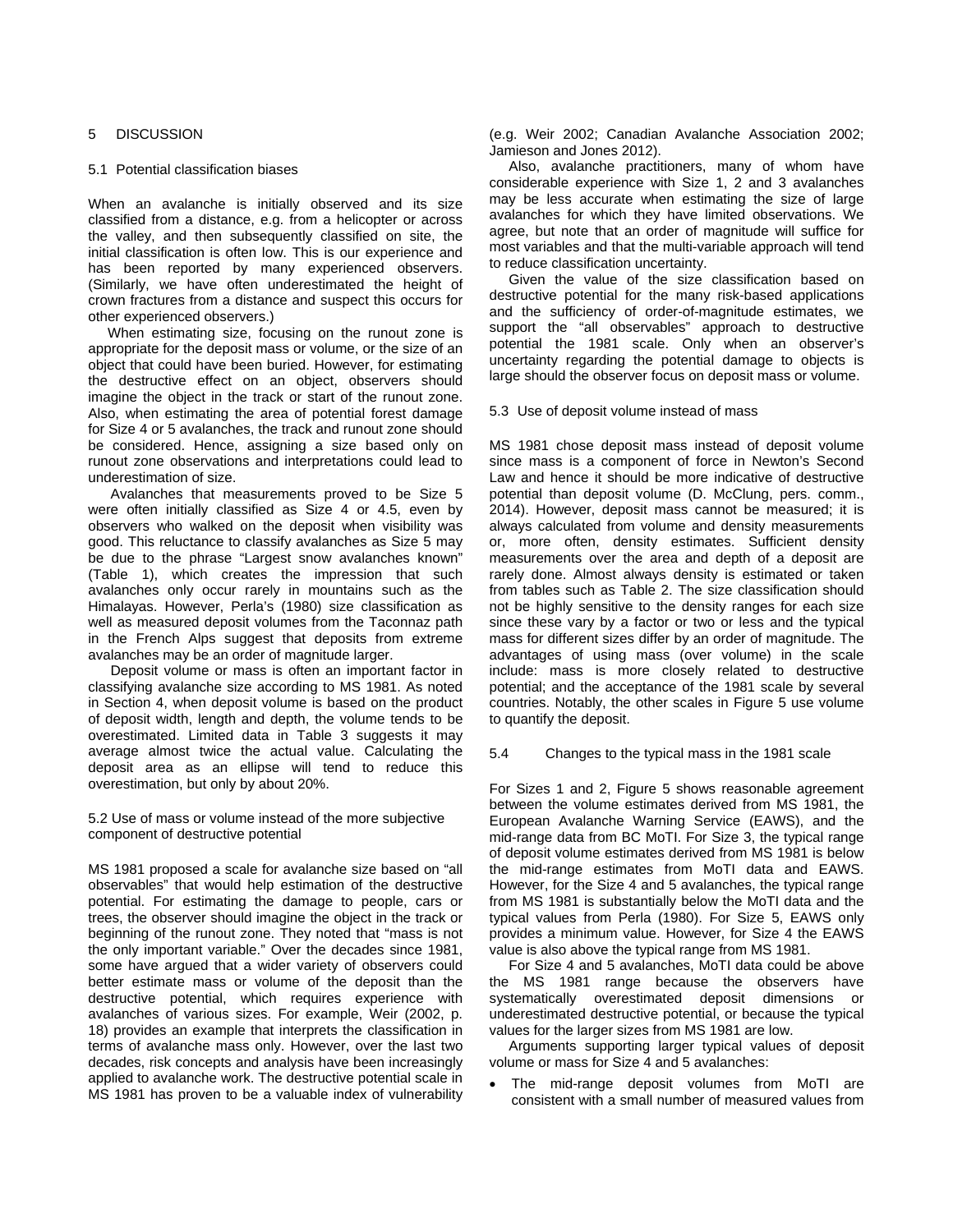other sources. This is true even if the mid-range deposit volumes are reduced by a factor of two to account for overestimation of the deposit area.

- While it is possible that MoTI observers have systematically underestimated the destructive potential to objects, the MoTI size ratings were determined by more than 75 experienced observers over three decades so their ratings could be considered representative of avalanche practitioners. Further, there are major differences in destructive potential to objects for the different sizes of avalanches which will tend to reduce classification uncertainty.
- MS 1981 noted that to calibrate their scale, they used data from the highway corridor in Glacier National Park where explosive control reduces the deposit mass and increases the frequency of avalanches.
- Perla's (1980) typical volumes are substantially larger for Size 4 and 5 avalanches, and EAWS's typical value is larger for Size 4 avalanches (and says little about the typical volume of Size 5 avalanches).
- While the typical deposit area is not part of the definitions in MS 1981, it is likely correlated with the area of potentially damaged forest for large avalanches. Assuming typical area of damaged forest for large avalanches is roughly comparable to the deposit area (as in the case study in Section 2), then the deposit depth for a Size 4 would be 0.5 to 1 m over 4 hectares, and 0.4 to 0.6 m over 40 hectares for a Size 5 avalanche (Table 1). Even if the deposit areas were half that of the potential forest damage, the corresponding deposit depths (0.8 to 2 m) would be well below what is typical of a Size 4 or 5 avalanche deposit.

#### 5.5 Use of half-sizes

When the 22 practitioners rated the 18 avalanches in the survey, they agreed on the size for 79% of the ratings using full sizes and for 62% of the ratings using half sizes. Their ratings were within 1 size for all the ratings using the fullsize scale and within a half-size for 97% of the ratings using the half-size scale. While this consistency of ratings appears to support the use of the half-sizes, we note that only 22 practitioners participated in the survey and that the participants were experienced avalanche practitioners. Further, there were more Size 2 and 3 avalanches than larger avalanches for which practitioners have less experience. Also, variability would likely be larger for observers less familiar with avalanches in motion, and the ratings by such observers are important. A larger survey involving more respondents including non-avalanche practitioners and more large avalanches would be helpful.

## 6 CONCLUSIONS

The avalanche size classification of MS 1981 has been adopted in Canada and in at least three other countries. The emphasis on destructive potential has made the classification useful as a vulnerability index for avalanche risk assessments. Although some users have argued that destructive potential is partly subjective and proposed that deposit mass or volume be the defining variable, we support the "all observables" approach to destructive potential in MS 1981. While recognizing the subjectivity in destructive potential to an imaginary object in the track or start of the runout zone, there are substantial differences in the other variables between the five levels – mass increases by an order of magnitude – which facilitates classification into one of five levels.

 The large dataset from observations of avalanches near BC highways shows a strong correlation between avalanche size and deposit volume, indicating the importance of deposit volume in classifying avalanche size.

 Since mass must be calculated from estimated density or very sparse density measurements, the column in the classification for typical deposit mass could be supplemented with a column for typical deposit volume.

 Arguments in Section 5.4 suggest that the typical values of deposit mass in MS 1981 for Size 4 and 5 avalanches could be increased.

 The phrase "largest snow avalanches known" may be deterring some observers from classifying extreme avalanches as Size 5.

 Practitioners often use half sizes. The limited data in the practitioner survey suggest that experienced practitioners can classify about 97% of avalanches within a half size with an agreement rate of about 62%. We recommend an expanded survey involving more respondents and more large avalanches, followed by discussion of the value of half sizes.

 Some of the questions about the avalanche size classification that motivated this paper suggest the need for better training. The case study in Section 2 is an example of classifying the size of an avalanche based on MS 1981. Other examples, including those from Moner et al.'s (2013) survey, could be developed and placed online to refocus on the definitions in MS 1981 and improve training for avalanche practitioners and others.

 Discussion by avalanche practitioners and technical review should precede any changes to the current classification. We hope this paper prompts useful discussion.

#### REFERENCES

- Canadian Avalanche Association (CAA). 2002. *Guidelines for Snow Avalanche Risk Determination and Mapping in Canada.* McClung, D., Stethem, C., Schaerer, P., Jamieson, B., eds., Canadian Avalanche Association, Revelstoke, BC, Canada.
- Canadian Avalanche Association (CAA). 2007. *Observation Guidelines and Recording Standards for Weather, Snowpack an Avalanches*. Revelstoke, British Columbia, Canada.
- Jamieson, B. and Jones, A.S.T. 2012. Vulnerability: Caught in an avalanche – then what are the odds*? International Snow Science Workshop*, Anchorage, Alaska, 1: 1-8.
- McClung, D.M. and Schaerer. P.A. 1981. Snow avalanche size classification. Canadian Avalanche Committee. *Avalanche Workshop*, 3-5 Nov. 1980. Associate Committee on Geotechnical Research. Technical